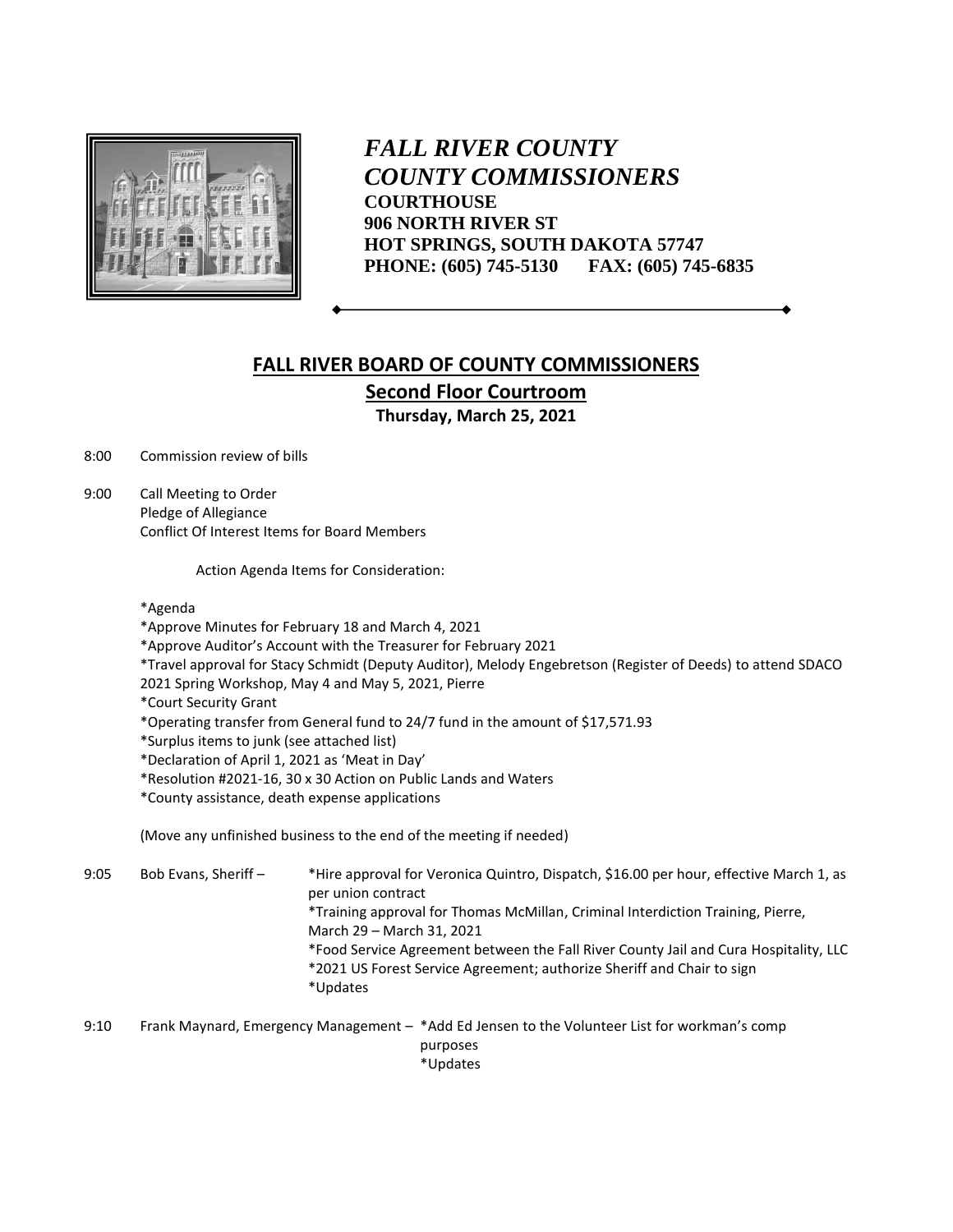| 9:15  | Dave Weishaupl, Building Supervisor -                                                                               |                    | *Time Equipment Rental & Sales, Inc. - quote for blade on the building<br>pickup in the amount of \$5,547.95<br>*Golden West quote for security, in the amount of \$800.00<br>*Golden West quote for new server in the amount of \$36,686.21                                                                                                                                                  |                                                                                                                |  |
|-------|---------------------------------------------------------------------------------------------------------------------|--------------------|-----------------------------------------------------------------------------------------------------------------------------------------------------------------------------------------------------------------------------------------------------------------------------------------------------------------------------------------------------------------------------------------------|----------------------------------------------------------------------------------------------------------------|--|
| 9:20  | Susie Hayes, Director of Equalization -                                                                             |                    | *Appeal updates<br>*Vehicle maintenance; possible action on new tires                                                                                                                                                                                                                                                                                                                         |                                                                                                                |  |
| 9:25  | Discussion on tax reductions                                                                                        |                    |                                                                                                                                                                                                                                                                                                                                                                                               |                                                                                                                |  |
| 9:35  | Don Andersen - *Argentine Township's responsibility on bridge (costs, other requirements)<br>*Disposition of bridge |                    |                                                                                                                                                                                                                                                                                                                                                                                               |                                                                                                                |  |
| 9:45  | Brett Blessing, Highway Department Foreman -                                                                        | of-Way<br>*Updates | Argentine Bridge:<br>*Utilities Certificate, PCN075T<br>*BIG (Bridge Improvement Grant) ROW<br>Certificate, BRO8024 (00) 19-1<br>*3/8/2021 Propane Quotes<br>Hi-D-Way<br>Nelson's<br>Dakota Propane<br>*3/16/2021 Fuel Quotes<br>Nelson's<br>Hi-D-Way<br>MG Oil<br>*Golden West Application for permit to occupy County Highway Right<br>*Fuel Transfers for Courthouse, Weed & Pest, Sheriff | 500 Gal<br>\$1.55/gallon<br>\$1.80/gallon<br>No Bid<br>8,000 Gal Gasoline<br>\$2.56/gallon<br>No Bid<br>No Bid |  |
| 9:55  | Approve bills & break                                                                                               |                    |                                                                                                                                                                                                                                                                                                                                                                                               |                                                                                                                |  |
| 10:00 | Public comment                                                                                                      |                    |                                                                                                                                                                                                                                                                                                                                                                                               |                                                                                                                |  |
| 10:05 | Dustin Ross, Andersen Engineers - Plat -                                                                            |                    | *View Tract, Ingrid Tract, Marie Tract, and a private access easement<br>of Cascade Springs Subdivision, Locate in the NE1/4 and the<br>E1/2NW1/4 of Section 17, T8S, R5E                                                                                                                                                                                                                     |                                                                                                                |  |
|       |                                                                                                                     |                    | *Schorfheide Tract of Cobblestone Mountain Estates Subdivision,<br>Located in the N1/2SE1/4 of Section 2, T7S, R5E                                                                                                                                                                                                                                                                            |                                                                                                                |  |
|       |                                                                                                                     |                    | *Wertheim Tract 1 and Wertheim Tract 2 of Country View Subdivision,<br>Located in NW1/4NE1/4, Section 34, T7S, R5E                                                                                                                                                                                                                                                                            |                                                                                                                |  |
|       |                                                                                                                     |                    | *Lot 2R and Lot 8R of Tract 7, South Shore Yacht Club Estates<br>Subdivision, Located in the N1/2SE1/4 of Section 7, T9S, R6E                                                                                                                                                                                                                                                                 |                                                                                                                |  |
| 10:10 | Executive Session as per SDCL 1-25-2 (1) personnel;<br>Executive Session as per SDCL 1-25-2 (3), legal<br>Adjourn   |                    |                                                                                                                                                                                                                                                                                                                                                                                               |                                                                                                                |  |